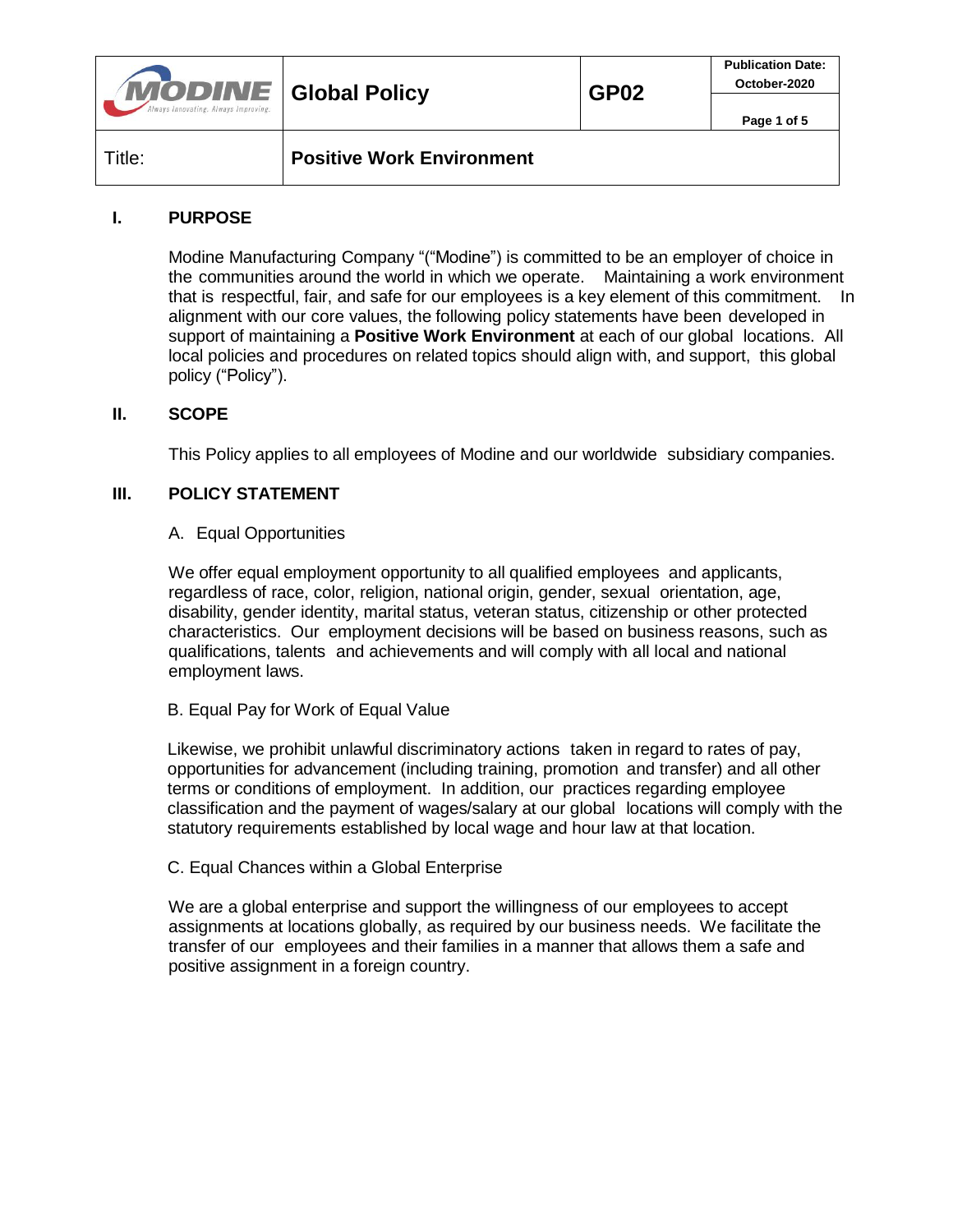| <b>MODINE</b> Global Policy<br>Always Innovating. Always Improving. |                                  | GP <sub>02</sub> | <b>Publication Date:</b><br>October-2020 |
|---------------------------------------------------------------------|----------------------------------|------------------|------------------------------------------|
|                                                                     |                                  |                  | Page 2 of 5                              |
| Title:                                                              | <b>Positive Work Environment</b> |                  |                                          |

## D. Non-Violent Working Environment

We require a working environment free of threats or acts of physical violence against other employees, vendors, customers, visitors, or our property. This includes behavior outside of the workplace, such as on business travel or at work-related meetings or social functions. It is explicitly against this Policy to bring weapons onto our property or to any of our functions, except as explicitly permitted in other written company policies in accordance with local laws.

# E. Respect for Individual Differences

We recognize that individual differences bring unique and valuable perspectives to our enterprise, and strive to maintain an inclusive and collaborative work environment, in support of these differences. We are committed to respecting these differences and expect the same treatment among employees. Any inappropriate or discriminatory conduct, whether verbal, physical, or visual, that is based upon an individual's race, color, religion, national origin, gender, sexual orientation, age, disability, gender identity, marital status, veteran status, citizenship or other protected group status will not be tolerated by us.

## F. Anti-Discrimination, Anti-Harassment, and Anti-Bullying/Mobbing

This Policy covers discrimination, harassment, and bullying/mobbing which occurs in the workplace and outside of the workplace, such as on business trips, or at work-related events. It covers discrimination, harassment, and bullying/mobbing by employees, including supervisors and managers, of other employees, contractors and members of the public, such as vendors and customers. It also covers discrimination, harassment, and bullying/mobbing by third parties such as customers, suppliers or visitors of our employees.

#### **The core principle is that employees must treat others with dignity and respect and should, themselves, be treated with dignity and respect. Employees should always consider whether their words or conduct could be offensive.**

The intent of the person who engages in such conduct does not determine if there is a violation of this Policy. What matters is how the conduct is perceived and whether a reasonable person would find the conduct offensive, and compromising of their dignity.

## DISCRIMINATION AND HARASSMENT

As a general rule, "**discrimination**" includes treating someone differently because of a person's characteristic that is protected by applicable law, such as their age, race, color, gender, religion, national origin, disability, pregnancy, etc. In some cases, it may also arise when a criteria, that is neutral on its face, has an adverse impact on persons with one or more of the personal characteristics.

As a general rule, "**harassment**" is severe or pervasive conduct, based on a person's characteristic protected by applicable law (such as those mentioned in the previous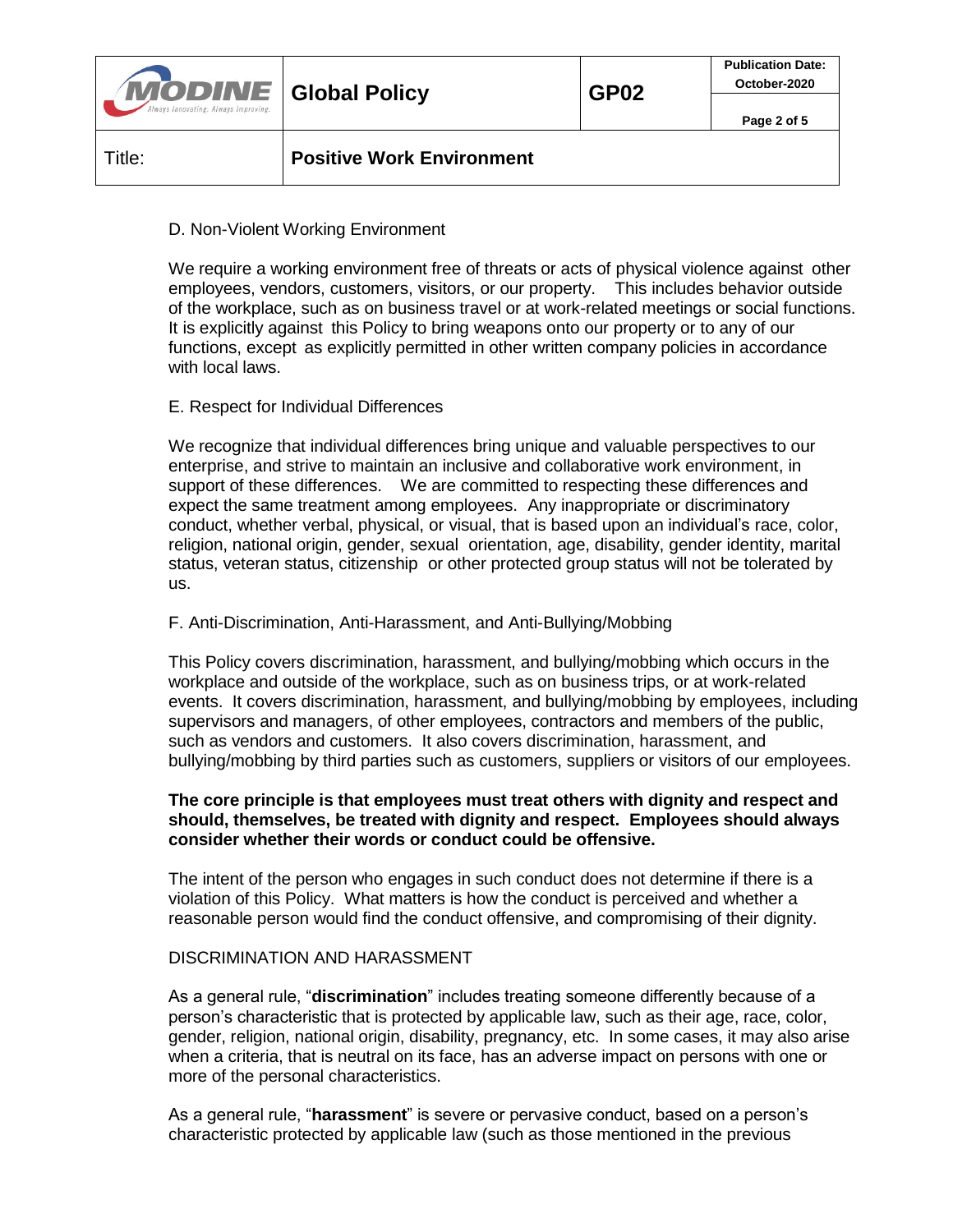| <b>MODINE</b> Global Policy         |  | <b>GP02</b> | <b>Publication Date:</b><br>October-2020 |
|-------------------------------------|--|-------------|------------------------------------------|
| Vways Innovating. Always Improving. |  |             | Page 3 of 5                              |
|                                     |  |             |                                          |

## Title: **Positive Work Environment**

paragraph), that is unwanted or offensive, that has the purpose or effect of violating a person's dignity or creating an intimidating, humiliating, hostile or offensive environment, or because they are required to submit or refuse to submit to such offensive behavior as a condition of employment.

Examples of potential harassment:

- Unwanted and inappropriate physical contact or horseplay, including touching, pinching, pushing, grabbing, unnecessary brushing against someone, invading personal space and physical or sexual assault;
- Unwelcome sexual advances or suggestive behavior, and suggestions that sexual favors may further a career or that a refusal may hinder it;
- Stalking or persecuting a person with unwanted attentions, gifts or messages;
- Continued suggestions for dating, romance or social activity after it has been made clear that the suggestions are unwelcome;
- Sending or displaying material that is pornographic or that reasonable people find offensive (including emails, text messages, video clips and images sent by mobile phone or posted on the internet);
- Offensive or intimidating comments or gestures, or insensitive jokes or pranks that undermine the dignity of the person;
- Mocking, mimicking or belittling a person's disability or age;
- Racist, sexist, homophobic or ageist jokes, or derogatory or stereotypical remarks about a particular ethnic, social, linguistic or religious group, or gender;
- Outing or threatening to out someone as gay or lesbian; and/or
- Shunning someone, for example, by deliberately excluding them from a conversation or a workplace social activity.

Persons may be harassed even if they are not the intended target. For example, a person may be harassed by racist jokes about a different ethnic group if they create an offensive environment for him or her.

## BULLYING/MOBBING

"**Bullying**" or "**Mobbing**" (i.e., abusive conduct) is offensive, intimidating, malicious or insulting behavior involving the misuse of power that would make a reasonable person feel vulnerable, upset, humiliated, undermined or threatened. "Power" does not always mean being in a position of authority, but can include both personal strength and the power to coerce through fear or intimidation. Bullying/Mobbing can take the form of physical, verbal and non-verbal conduct.

Examples of potential bullying/mobbing/abusive conduct:

- Shouting at, being sarcastic towards, ridiculing or demeaning others;
- Physical or psychological threats;
- Acts of physical or psychological violence;
- Creation of arbitrary standards for one person, imposing unrealistic demands, micromanaging work or using supervision to intimidate a person;
- Inappropriate, exaggerated or untrue derogatory remarks about someone's performance, particularly in front of others;
- Sabotage of work;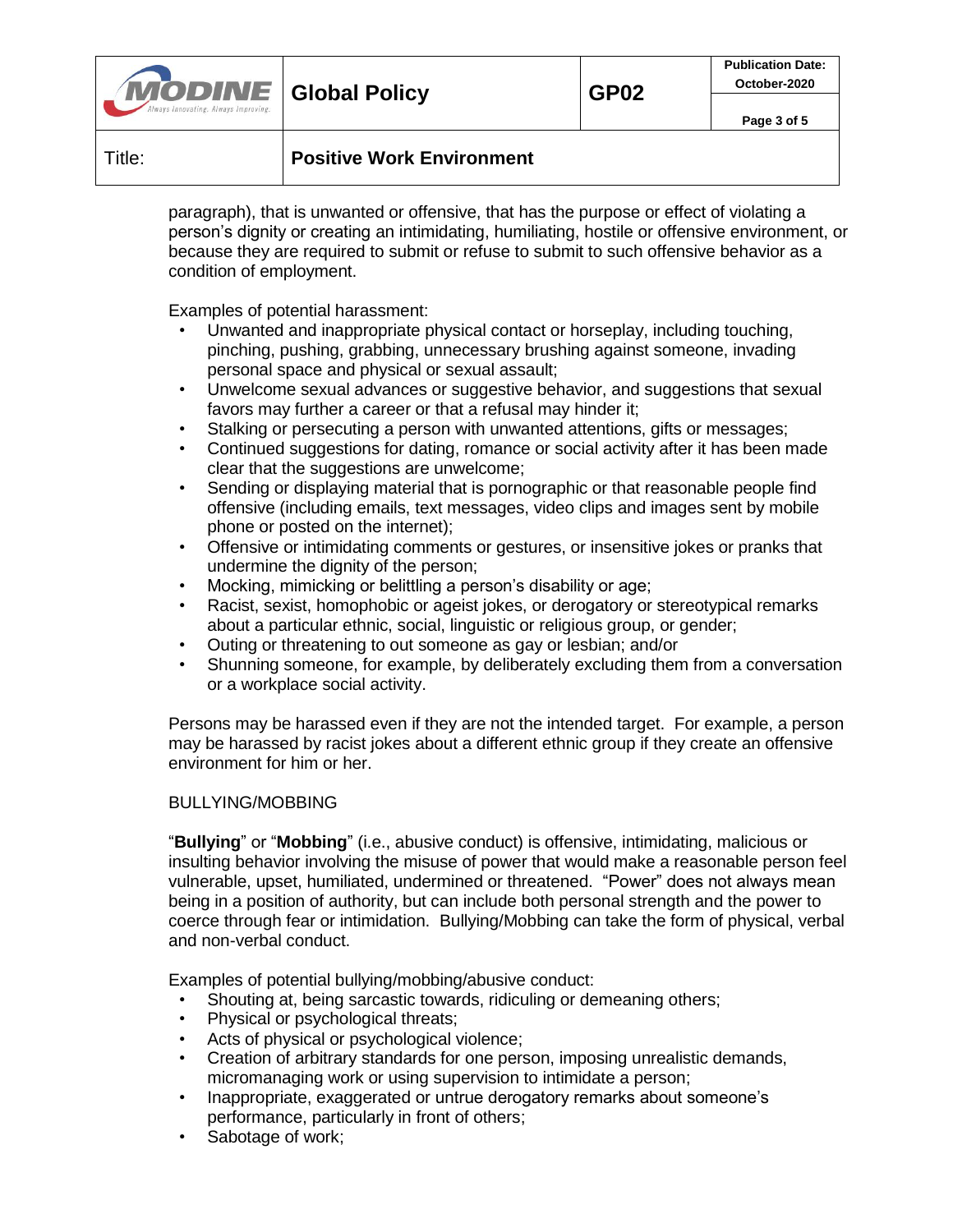| <b>MODINE</b> Global Policy<br>Always Innovating. Always Improving. |                                  | <b>GP02</b> | <b>Publication Date:</b><br>October-2020 |
|---------------------------------------------------------------------|----------------------------------|-------------|------------------------------------------|
|                                                                     |                                  |             | Page 4 of 5                              |
| Title:                                                              | <b>Positive Work Environment</b> |             |                                          |

- Abuse of authority or power by those in positions of seniority;
- Deliberately excluding someone from meetings or communications without good reason, or encouraging others to do so; and/or
- Stealing credit for another's work.

Legitimate, reasonable and constructive criticism of someone's performance or behavior, or reasonable instructions given to someone in the course of their employment, will not amount to bullying, mobbing or abusive conduct on their own. In many jurisdictions, a malicious motive is required.

# G. Combating Trafficking in Persons

We strictly prohibit the trafficking of persons, the use of forced labor, or the procuring of commercial sex acts. Additionally, the United States Government has adopted a zero tolerance policy regarding Contractors and Contractor employees that engage in or support severe forms of trafficking in persons, procurement of commercial sex acts, or use of forced labor, as more fully set out in the United States' Federal Acquisition Regulation (FAR) 52.222-50(b). In the event a contract with the United States Government is involved, we will immediately disclose to the contracting officer and agency Inspector General, any credible evidence we receive from any source that alleges an employee, a subcontractor, a subcontractor's employee or their agent has violated the above-referenced zero tolerance policy, as well as the actions we've taken against such employee, subcontractor, subcontractor's employee or agent, pursuant to FAR 52.222-50.

H. Safe and Healthy Working Environment

We are committed to continuous safety improvement resulting in the prevention of injuries and illnesses and the establishment of safe and healthy working conditions.

Employees should report to work fit for duty and free of any adverse effects of alcohol or illegal drugs. The use, purchase, sale, possession, distribution, transfer, or manufacture of illegal drugs during working time, while on our property, while operating our machinery or vehicles, or while conducting our business is strictly prohibited. Employees are prohibited from consuming alcohol or being under the influence of alcohol during working time and/or while operating our machinery or vehicles. Employees are prohibited from performing work duties while taking prescription drugs, over-the-counter drugs, or other substances that adversely affect the employee's ability to safely and effectively perform their job duties. However, it shall not be a violation of this Policy for an employee with a current and valid prescription for a drug to use, possess, or be under the influence of such drug in the manner and for the purposes prescribed, if such use does not affect the employee's performance or create a risk to the safety of the employee or to others. Employees are responsible for learning the possible effects of prescription and non-prescription drugs they intend to use. Medicine shall be in its original container and shall be in the employee's name and shall have the doctor's name and prescription number on the label and should not be used in a manner other than prescribed.

I. Reporting A Breach Of This Policy